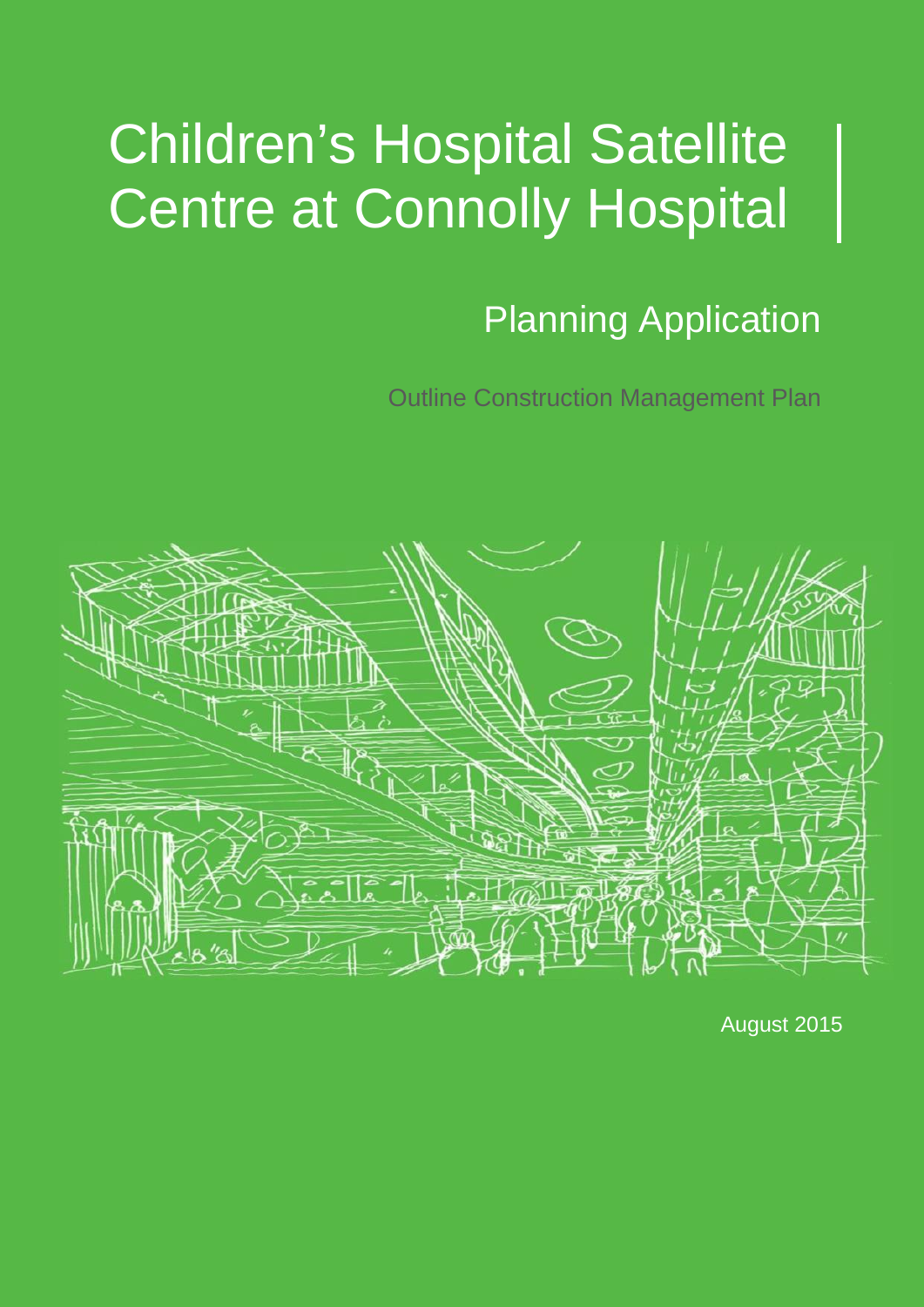

*Construction Methodology / Rev G*

### **1.0 OVERVIEW AND OBJECTIVES**

The purpose of this Outline Construction Management Plan as part of the proposed documentation for the proposed new children's hospital satellite centre located at Connolly Hospital campus is set out below. As the proposed development at the Connolly Hospital site is of a much smaller scale than the St. James's Hospital Campus the Outline Construction Management Plan relates to site specific issues. The overall principles are consistent however, and the objectives of the Outline Construction Management Plan for the children's hospital satellite centre are as follows:

- To highlight key site information in relation to the proposed construction of a major new build project on the ground s of the existing hospital facility;
- Identify information required from the contractor in developing their construction management planning and requirements leading to the issue of the Contractors Construction Management Plan;
- Highlight key health & safety issues associated with over site set up, site access and traffic management considerations;
- Identify design assumptions with regard to overall constructability existing services, facilities, proposed site compound area, cranage etc.
- To identify key environmental mitigation measures that are required to be employed by the contractor.

For the avoidance of doubt, any construction on the Connolly Campus must have regard to the mitigation measures set out in the individual sections of this EIS.

### **Children's Hospital Satellite Centre - Connolly Hospital**

The gross floor area of the proposed satellite centre at Connolly Hospital is 5,093sq.m. and includes the construction of an extension of  $4,990m^2$  and refurbishment works of 103 $m^2$  to the existing hospital on a 1.25ha site. The building will be three storeys in height (66.425m above Ordnance Datum) or approximately 12.123m at its highest point above the street level at the new entrance (the Ordnance Datum at the adjacent existing pavement is 54.3m). The finished floor levels of each floor area as follows:

- $\bullet$  FFL Level 0 54.450m
- $\bullet$  FFL Level 1 58.350m
- FFL Level 2 62.250m
- FFL Roof Deck 66.000m
- Parapet Level 66.425m
- Flue Level 67.725m

The development will be located to the east of the existing main entrance on an area of open grass and will connect back into the existing adult hospital via a new link corridor. The new link corridor, primarily sited to provide a connection to Radiology, can also facilitate the provision of any shared services with its direct connection to the existing hospital street network. The majority of the elevation of the building will be finished self-coloured render with perforated metal cladding panels to rooftop plant areas. Coloured panels will be introduced on the ground floor elevation as this is both in-keeping with the treatment for the 'overall family of buildings proposed under National Paediatric Hospital Project, and will also to provide a sense of identity for the children's hospital satellite centre within the Connolly Hospital campus.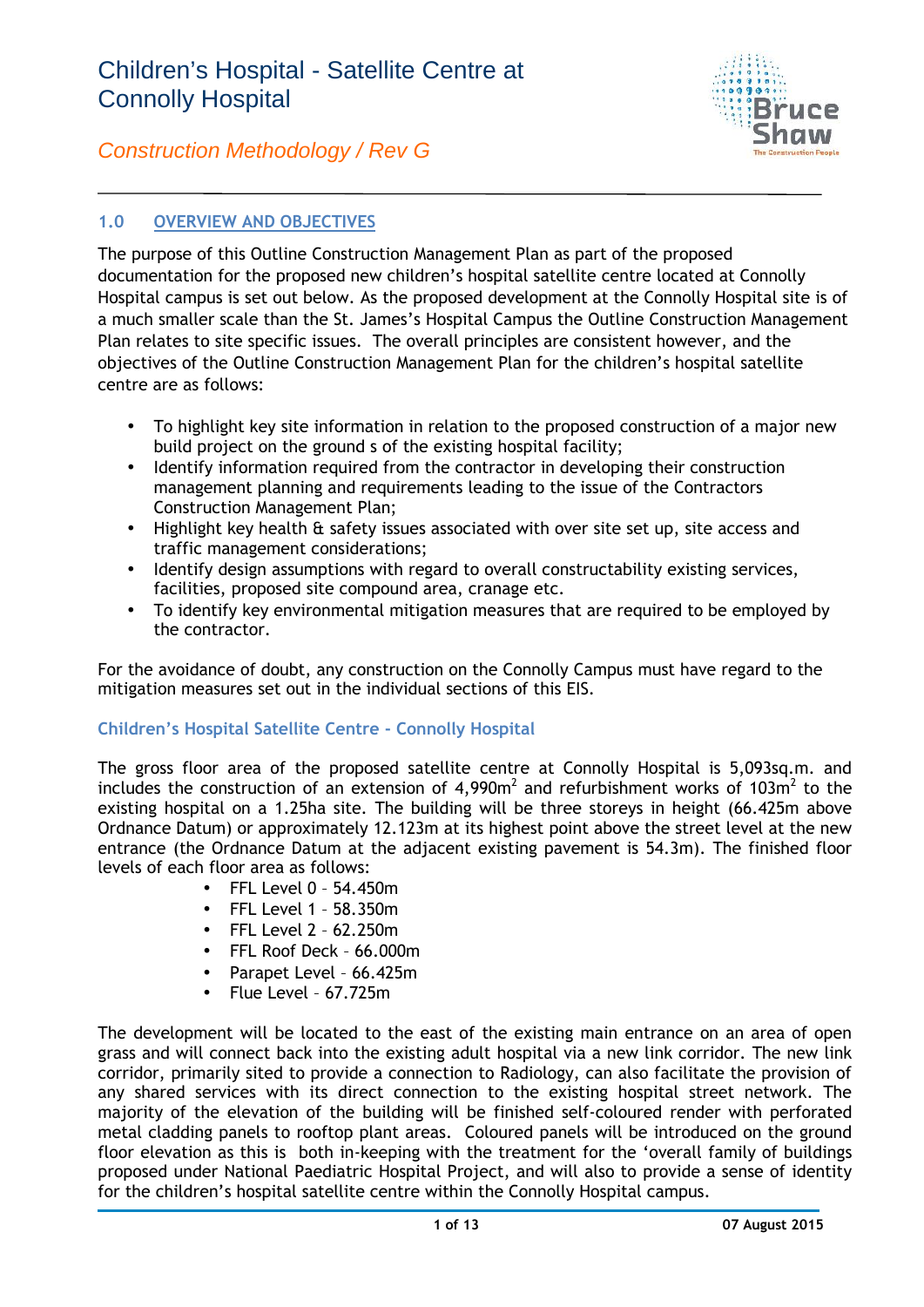

*Construction Methodology / Rev G*

A small area of the existing hospital is being re-configured to allow for a link from the new building to the existing hospital street (103 sq.m.).

The garden in the northern part of the site will be integrated with the new development. The entrance on the western side of the new building will be accessed from the existing main hospital set down and pick up area. A new entrance space will be created here with informal seating, enhanced paving and planting. The levels have been designed to provide level access between the set down/pick up bays and the new entrance. The Urgent Care Department entrance is located on the east elevation of the building adjacent to the ambulance parking area. A direct pedestrian route will be provided between the set down/pick up bays to the south of the building and this entrance. In addition to the gently sloping path a set of steps will also be provided including necessary handrails and pavement identification.

Parking will be reconfigured whilst retaining clarity of way finding for patients and visitors from the main entrance. The proposed development will provide 34 no. visitor car parking bays and 46 no. staff parking bays (including 1 no. disabled parking bay), 3 no. ambulance parking bays and 3 no. delivery parking bays to the East of the proposed development. The development will provide 7 no. new cycle hoops located to the north of the main entrance, adjacent to the existing retained cycle parking.



A new pedestrian access will be provided from the existing footpath along the hospital road to the west. The existing turning circle drop off to the main acute hospital entrance will be reconfigured to provide more accessible drop off bays (currently provided on the radius). This will allow safer drop off for the existing entrance and children's hospital satellite centre. A totem sign will be located adjacent to the new building main entrance, opposite the two new pedestrian crossings by the South-West corner of the proposal. The significant majority of visitors to this building will move towards the building from the existing crescent car parking area from where the new building will be visible. Signage to the children's hospital satellite centre will be integrated into the existing site signage system and will assist in directing patients and visitors towards the correct entrance – the use of colours to the ground floor of the building will act as a signal as to the child orientated function of the building in addition to any signage.

The existing transformer room and generator compound has sufficient space for the upgrade of equipment required, negating the need for any new buildings outside the new facility. Attenuation tanks will be provided below newly formed parking areas with minimal service diversions, restricted to those located below the new footprint. The children's hospital satellite centre and its construction compound will utilise the grass area to the fore of the existing hospital and will also utilise parts of surrounding roads and the northern end of the existing main car park.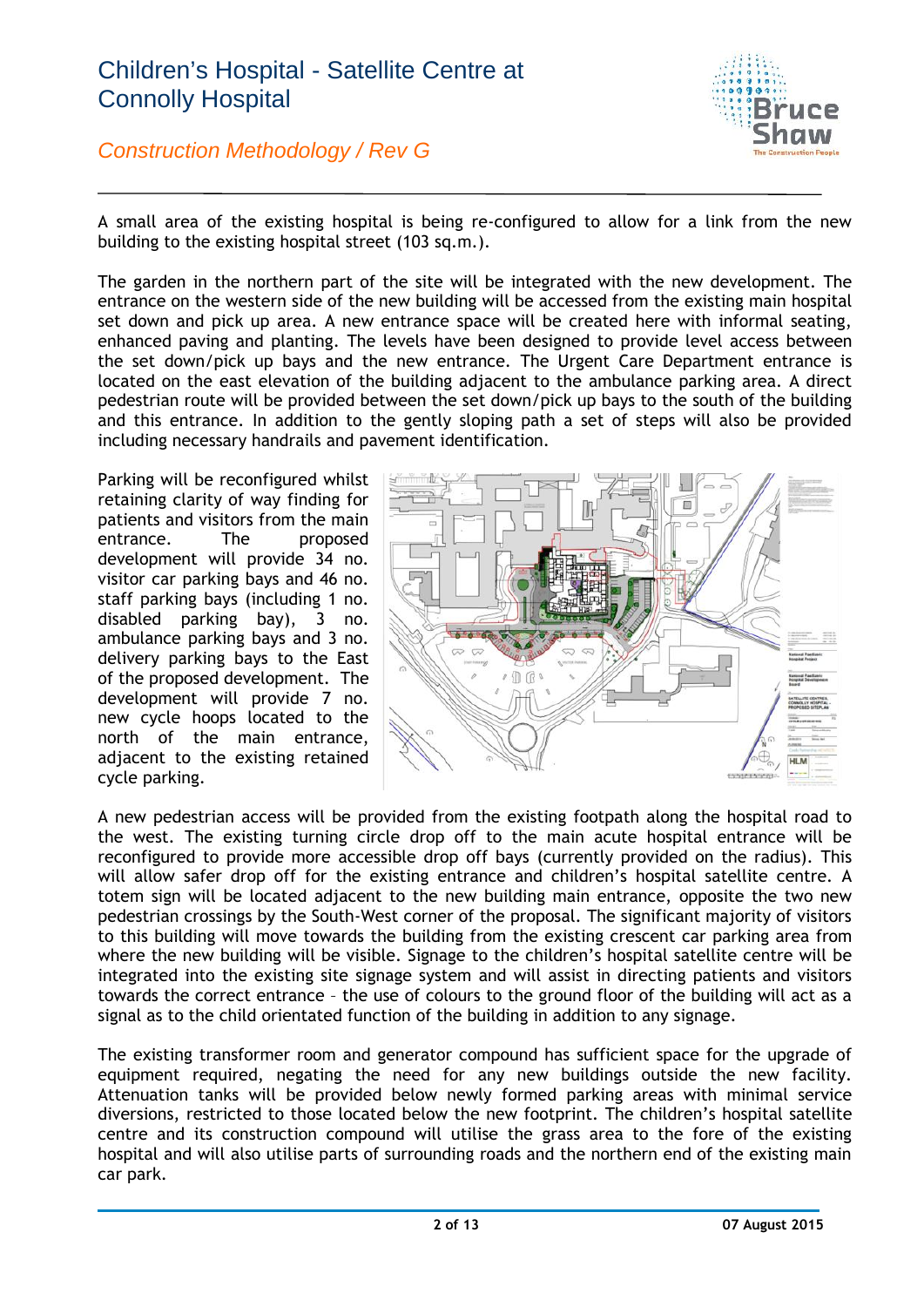

The development will necessitate the removal of c.41 trees, including the two mature beech trees. All but the 2 beech trees are young early mature specimens – mainly lime, holm oak and cherry. Once construction is complete an area of new lawn will be reinstated with new tree planting (c. 29no.) around the proposed children hospital satellite centre and within the re aligned car park. The existing school project tree planting area shall be re-located elsewhere within the campus.

### **2.0 STATUTORY REQUIREMENTS – HEALTH & SAFETY**

The contractor will be appointed as main contractor and Project Supervisor (Construction Stage) in line with the provisions of the Safety Health & Welfare at Work (Construction) Regulations 2013. As such, they will maintain responsibility for the management of health & safety for all aspects of the construction works including site access requirements. The Health Service Executive and hospital maintain their own statutory obligations under safety legislation and will discharge these in line with requirements and best practice procedures.

This document should be reviewed in conjunction with the statutory requirements of the following safety legislation:

- Safety Health & Welfare at Work Act 2005 (Section 20);
- Safety Health & Welfare at Work (Construction) Regulations 2013 (Section 16);
- Safety Health & Welfare at Work (General Application) Regulations 2007;
- Supporting safety standards and codes of practice including but not limited to works to underground services, overhead power lines, cranage, confined spaces etc.

### **3.0 PROJECT SAFETY GOALS AND OBJECTIVES**

The contractor will be expected to set out in detail site specific leading and lagging indicators to track positive elements such as training, safety consultation, feedback, safety inspections and auditing, compliance and conformance criteria -

- Health & safety objectives for the project e.g. formalised safety observations; safety behaviour code; safety inspection monitoring and assessment;
- Maintenance of infection control and aspergillus prevention measures and compliance;
- Defined communications and consultation arrangements;
- Recording of all accidents and incidents including near misses;
- Compliance with environmental management objectives including waste recycling, volume of water used, percentage of sustainable timber;
- Monitoring of noise, dust, vibration;
- Traffic Management on the site during construction detailing access/egress
- Method statements for service and utility diversions
- Method statement for striping of existing fabric within the existing Admin building being refurbished.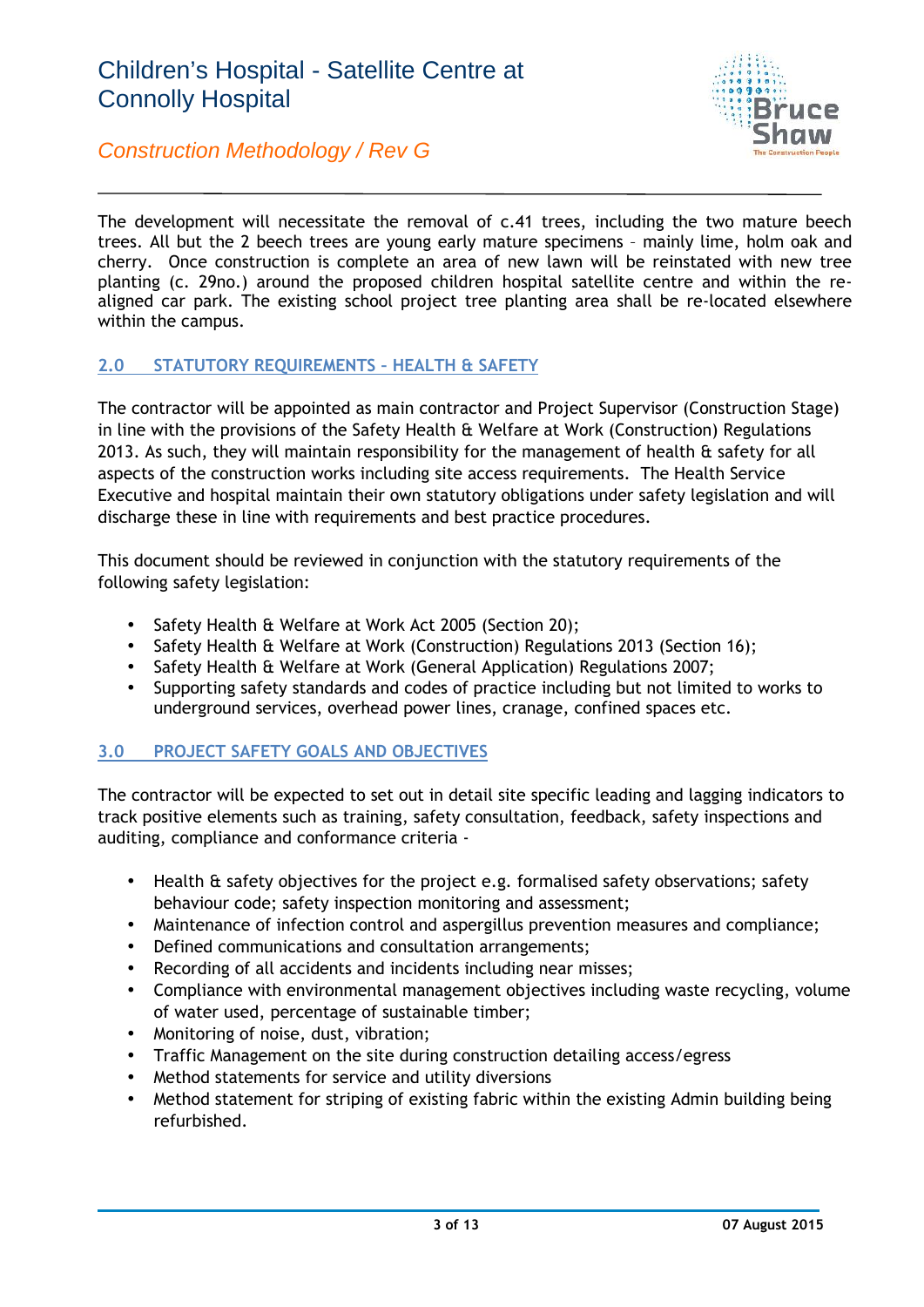

### *Construction Methodology / Rev G*

### **4.0 CO-ORDINATION AND COMMUNICATIONS ARRANGEMENTS**

The design team for the project have prepared detailed design drawings an Environmental Impact Statement and specifications for the proposed children's hospital centre, services, plant and equipment. A Preliminary Safety Plan has also been prepared by the Project Supervisor for the Design Process (PSDP) in conjunction with the design team. This Preliminary Safety Plan has outlined health & safety issues associated with the design and planning for the project works and has included information on the existing site, constraints and requirements for safety and health planning.

The appointed contractor will prepare a dedicated construction safety strategy supported by a construction safety plan, procedures and arrangements, traffic management plan, logistics plan, emergency plan. During construction the contractor will be required to prepare works specific Risk Assessment and Method Statements (RAMs). Any works or access to areas under hospital

control and management are subject to specific design team and hospital approval of this method statement requirement.

A Construction Stage Mobility Management Plan will be introduced. The implementation and promotion of the proposed measures during the construction phase will be responsibility of the Contractor and take into account the Environmental Impact Statement submitted with the Strategic Infrastructure Development Planning Application. This section presents the key principles and proposals.



Method statements in this regard will include (but not be limited to) the following:

- Traffic management for all construction traffic, emergency, and maintaining main access and ambulance roads at all times
- Logistics planning, management and co-ordination
- Fire safety
- Aspergillus prevention together with infection control procedures and protocols; air monitoring to specified limits
- Works to existing services
- Works to existing structures
- Bulk excavation and ground works including planned routes to appropriate licensed landfill facilities
- Works along existing access routes;
- Main building construction; off loading, lifting and installation of large structural components including large span pre-cast concrete panels;
- Works in proximity to existing occupied areas including the day room facility;
- Other works as required.

The above mentioned method statements will be consistent with the Environmental Impact Statement submitted with the Strategic Infrastructure Development planning Application.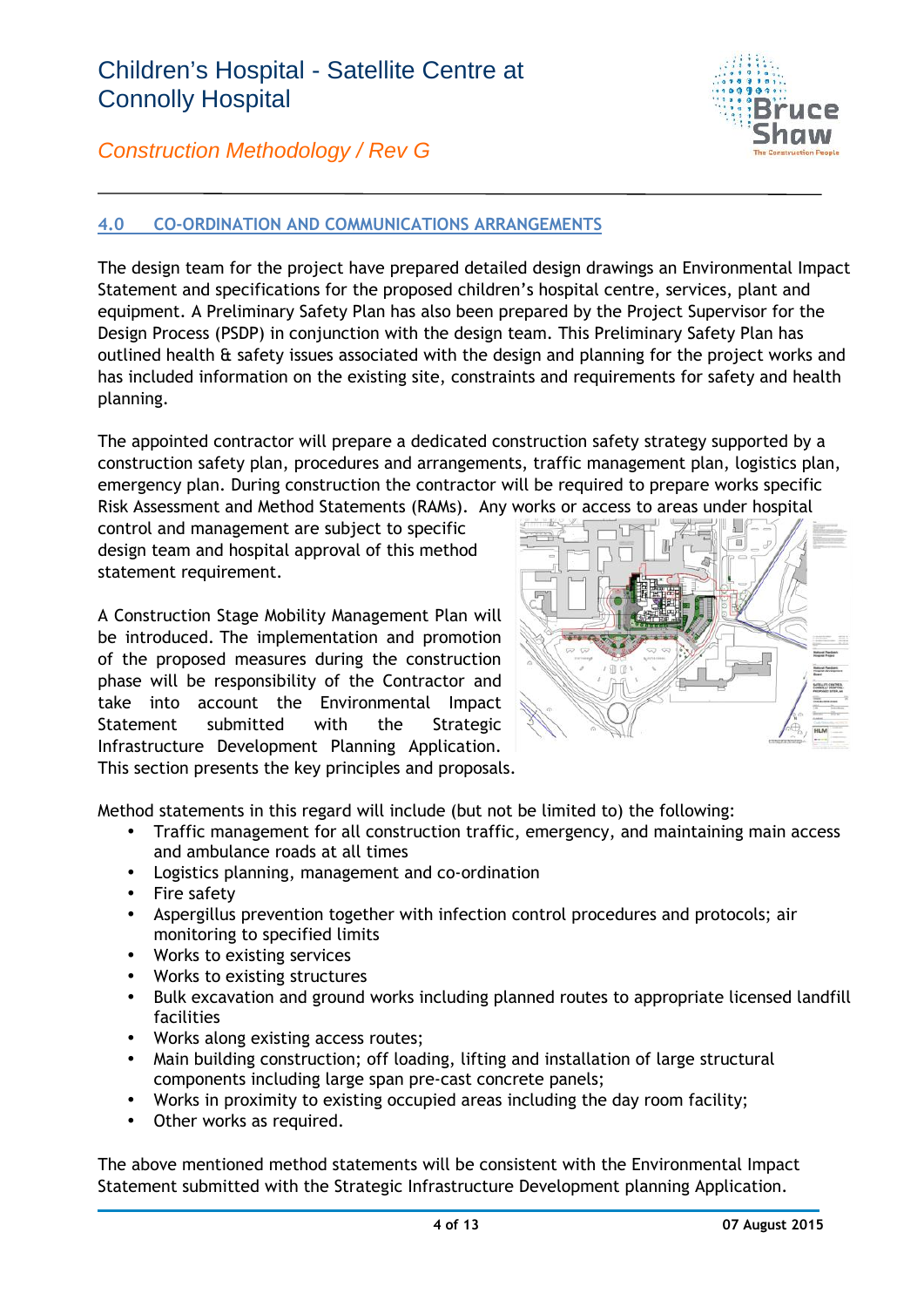

### **5.0 SITE ACCESS AND TRAFFIC MANAGEMENT**

Access to the defined construction site and site compound will be achieved by the existing entrance and access routes within hospital grounds. The site compound area is located adjacent to the North East to the existing site area as indicated on design layout drawings.

Access will also be required outside defined works areas including excavation works and connections to existing services etc. There are also pedestrian access routes along these roads. A dedicated traffic management plan must be prepared by the appointed contractor, the objective of which is as follows:

- Ensure the safety of members of the public visitors construction operatives, staff and patients – there will also regular presence of young children in access areas;
- Maintain safe access and egress to/from all works areas;
- Ensure that traffic calming measures are implemented;
- Maintain and ensure adequate vision and sightlines;
- Ensure adherence to the Environmental Impact Statement submitted with the Strategic Infrastructure Development Planning Application;

Key inputs and requirements for the traffic management plan will include:

- Advance communications to all contractors accessing the site during construction;
- Erect traffic management signage in accordance with Chapter 8 of the traffic Signs manual to alert users of construction traffic;
- Maintain pedestrian crossing points; provide segregated access between vehicle and pedestrian & cyclists;
- Speed limit signage (15 kph) to be erected at entry and on approach to the site and site working areas;
- Provide a wheel wash facility immediately inside the site entry point;
- Ensure that the roads and others areas are maintained and cleaned to a very high standard and that any spillages of an material are promptly cleaned;
- Provide adequate temporary lighting when and where required;
- A nominated temporary traffic operations supervisor will be appointed by the contractor.

With reference to the Traffic and Transportation chapter of the EIS:

### *Construction Access Routes*

The site for the proposed satellite centre at Connolly Hospital is located in close proximity of a number of high-capacity roads, which are considered appropriate for and capable of accommodating all of the construction traffic, without any impact on residential streets.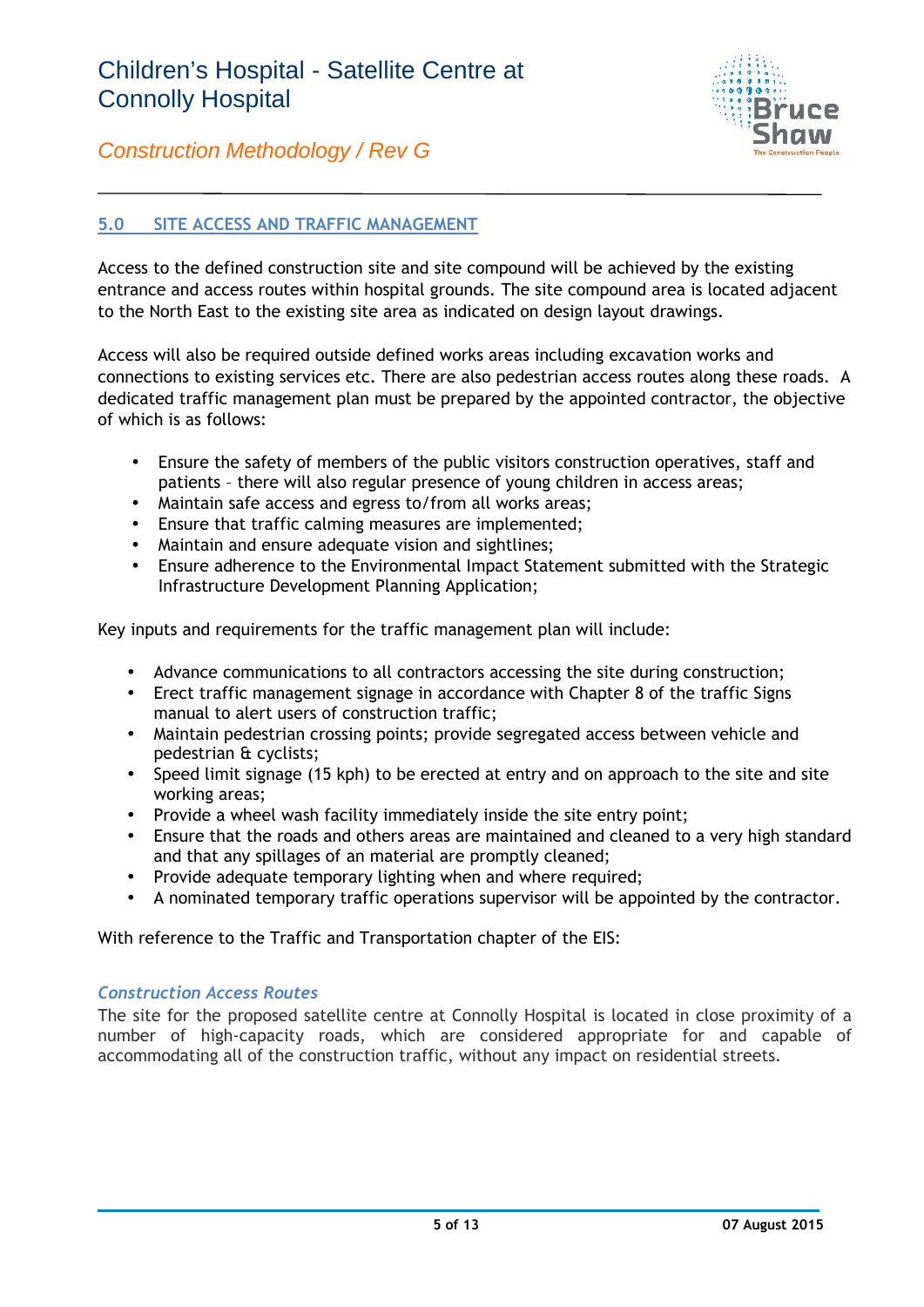

### *Construction Methodology / Rev G*

### *Construction Traffic Routes*

All routes are accessed via the main Hospital access gate off the N3. This junction provides a direct connection to junction 6 of the M50, which in turn provides access to a wide range of locations within the greater Dublin area and nationally. To the northwest, the N3 also provides access to counties Meath and Cavan.

It is not possible at this stage to determine where construction traffic will



originate from, as this is dependent on the particular strategy adopted by the appointed contractor.

It is envisaged that the peak construction activity will be associated with the excavation stage which is envisaged to last for a maximum of three weeks.

During the peak construction period, it is estimated that a maximum 64 vehicular trips (32 trucks in and 32 out) per day will be generated by the construction activities. This is based upon a truck removing spoil every 15 minutes over a period of eight hours, corresponding to an average of 8 in and out trips per hour.

The estimated impact on the local junctions is outlined in the table below.

| <b>Junction Name</b>                      |                | <b>AM</b> peak             |                            |               | <b>PM</b> peak             |                            |               |
|-------------------------------------------|----------------|----------------------------|----------------------------|---------------|----------------------------|----------------------------|---------------|
|                                           |                | <b>Existing</b><br>volumes | <b>Additional</b><br>trips | %<br>increase | <b>Existing</b><br>volumes | <b>Additional</b><br>trips | %<br>increase |
| <b>Hospital Main Access/</b><br>link road | N <sub>3</sub> | 756                        | 16                         | 2.12%         | 628                        | 16                         | 2.55%         |
| N3 link road/ N3                          |                | 2,639                      | 16                         | 0.61%         | 2,897                      | 16                         | 0.55%         |

### *Peak Construction traffic Impact on Local Road Network*

The junctions of N3 with the M50 to the southeast and with the R843 Snugborough Road have higher capacity than the above-mentioned junctions and it is considered that the impact of construction traffic on these will be marginal, even on a worst case scenario whereby all trips would be directed to one of these junctions only.

On the basis of the traffic assessment presented in this report, it is envisaged that the traffic impact associated with the proposed satellite centre on the surrounding road network will be insignificant. As such no physical mitigation measures are proposed.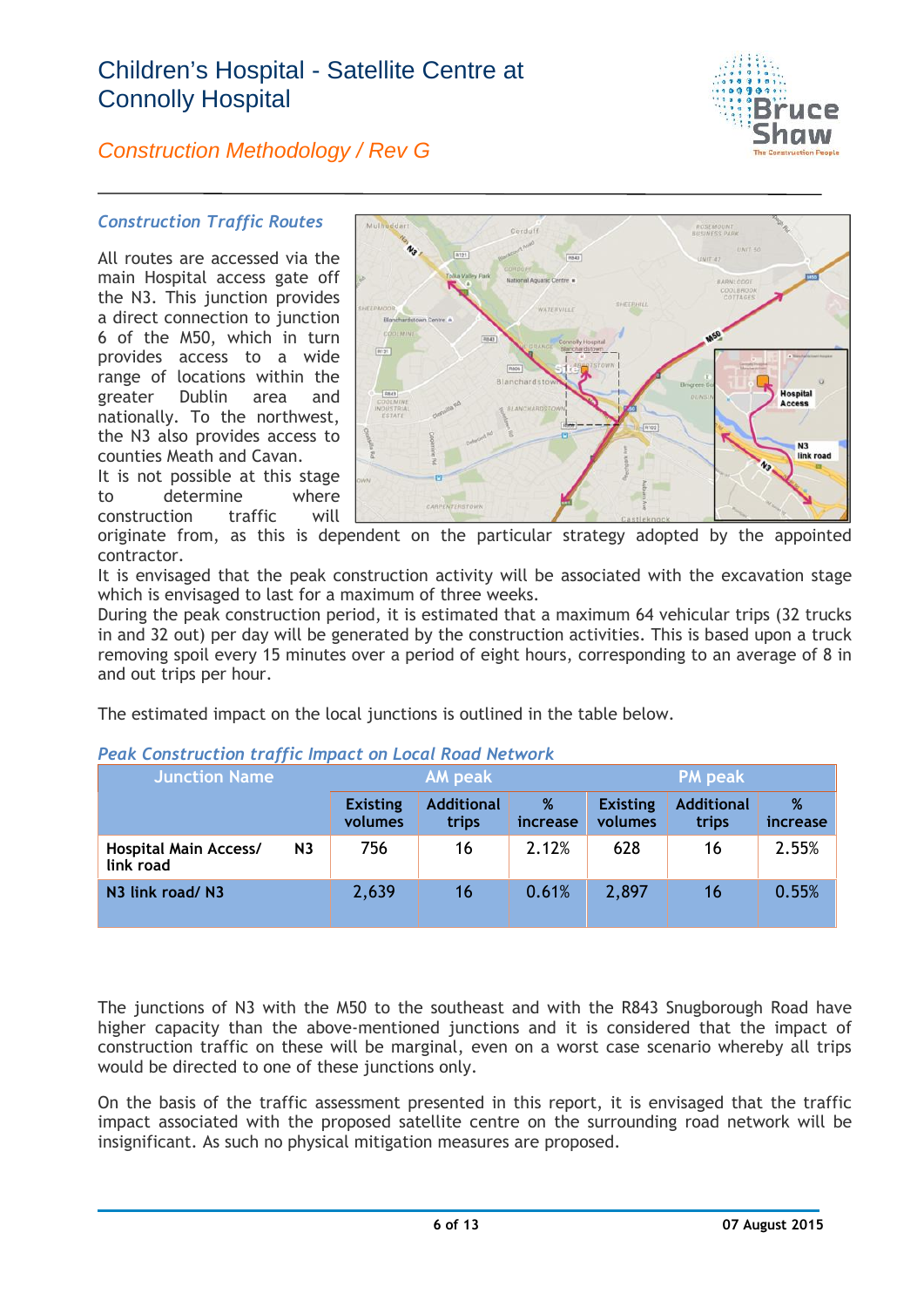

### **6.0 CONSTRUCTION WORKS & BUILDABILITY CONSIDERATIONS IN DESIGN**

The proposed works comprise the construction of a new children's satellite hospital satellite centre facility located immediately adjacent to and connected to the existing hospital facility. The design and nature of the works has been detailed on design drawings, specifications and supporting information e.g. Environmental Impact Statement but will include the following works which are to be addressed in construction safety management procedures and supporting documentation by the contractor.

A possible location for the contractors compound has been indicated with additional areas identified for possible materials lay down locations

There are a number of local surface water drains and probable sewers on the site that will need to be diverted as part of the works. This diversion will involve deep excavations in order to tie back into the original outfall. Additional localised excavations below pad foundations will be required to achieve satisfactory bearing capacity. Suitable temporary stability measures for these deep excavations will be



required. Localised pumping of ground water is not envisaged but if it is required is will carried out in agreement with South Dublin County Council. Silt and sediment tanks will be used prior to discharge to the foul drainage system on the campus. Refer to the Soils and Geology report in the EIS.

A crane will be required on site for an extended period of time to facilitate precast and in-situ concrete construction at each level. Consideration should be given to the proposed crane location on site.

It is anticipated that construction traffic movements will need to be carefully planned for the activities of excavation, spoil removal and backfilling.

A possible location for the contractors compound has been indicated with additional areas identified for possible materials lay down locations.

The possible location for the materials lay down area will require a phased approach to the highways works with early construction, potentially a temporary surface finish that allows continued access to the existing staff parking although alternative temporary arrangements should be identified to provide better segregated flows.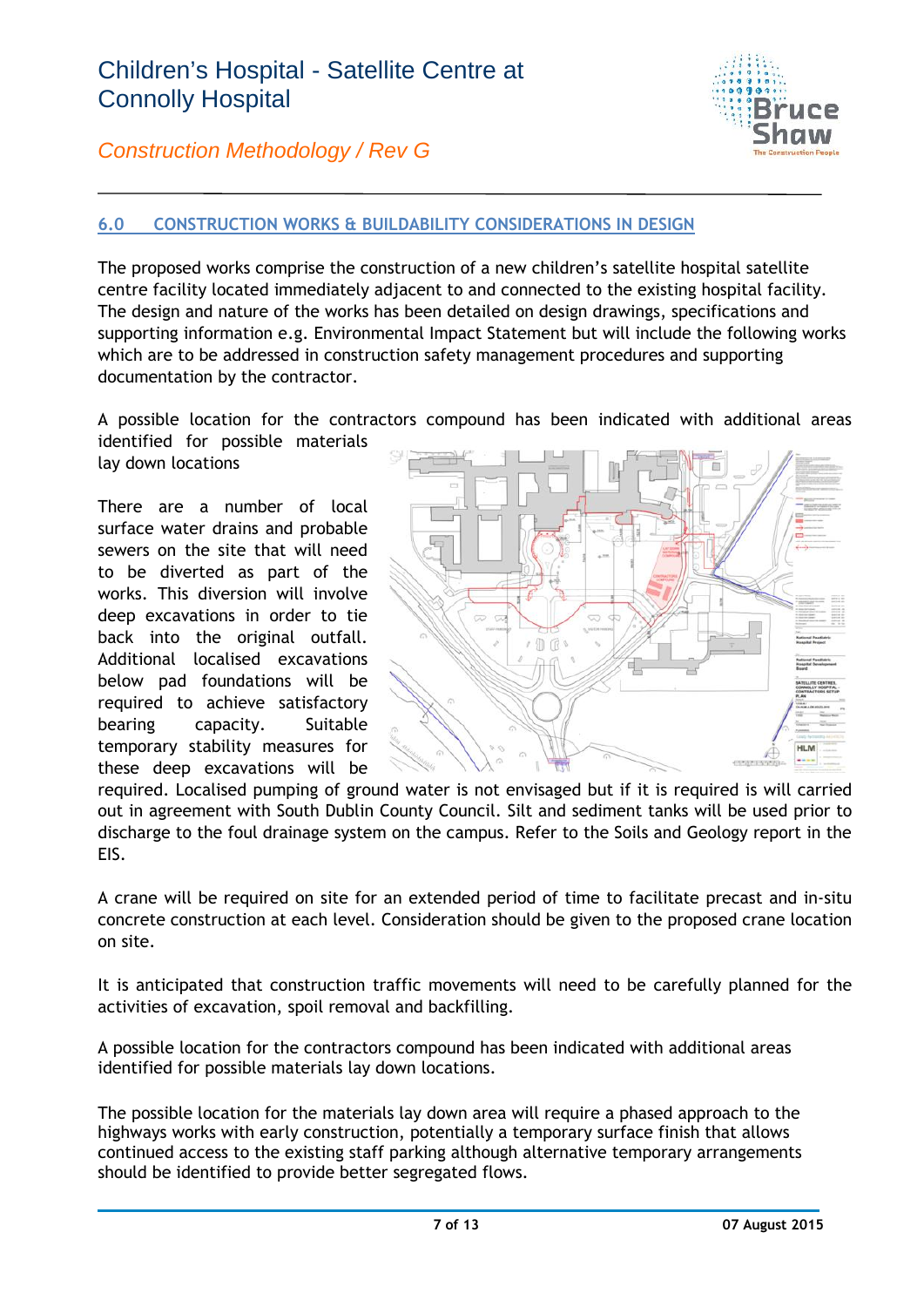

Phased external works will be required to the new entrance plaza and perimeter of the building affecting the existing pedestrian flows to the Main Hospital Entrance. Flows to the east of the Lollipop will need to be temporarily diverted whilst these works progress, using the west side only.

A site attendance of approximately 100 operatives is anticipated although this is expected to vary during the course of the works.

It is anticipated that the total number of operatives on site will be approximately 100.

- Site set up include erection of secure and robust hoarding around the defined site area;
- Co-ordination and management of site access and traffic management to the site along existing hospital roads and access routes; co-ordination and scheduling of site related traffic with other users bearing in mind that existing routes are busy;
- Formation of site entrance;
- Formation of crane base; verification of existing ground conditions to support loadings;
- Bulk excavation; construction of retaining walls;
- Verification of existing services and maintaining protection of these services;
- Construction of the main building structure and plant areas;
- Installation of heavy plant and components;
- Alteration works to existing hospital buildings and structures.

### **7.0 IMPACT OF WORKS ON THIRD PARTIES**

The chosen contractor must show competent ability and understanding of working within a live hospital campus. Immediately adjacent are the Elderly Care Ward, and the Main Hospital Entrance that all have to remain operational throughout the construction of the new facility. In particular the Contractor will minimise the associated risk of aspergillus through designated procedures, controls and preventive measures with active monitoring in associated with hospital infection control; incorporating infection control protocols including aspergillus protection measures and protocols, assessment air sampling monitoring to specified limits during the works, liaison with existing hospital infection control department, implementing safety control and management requirements arising from excavation works, break out of existing structures, noise and vibration, dust levels together with ongoing liaison with hospital authorities.

Staff and deliveries will still access the Hospital via the Main Campus entrance off the N3 roundabout, to the south of the site and need to access the service perimeter road, as well as the Mill Road Entrance to the North West.

Traffic flows, should be affected a little as possible with operational agreements on acceptable delivery times. Alternative access for construction traffic should be considered from the Mill Road Entrance to the north west of the campus with vehicles leaving via the same way to reduce impact on existing hospital traffic.

Pedestrian access will remain as the Main Campus Entrance and from the Main staff and visitor car parks immediately to the south of the construction site with a steady flow along the footpaths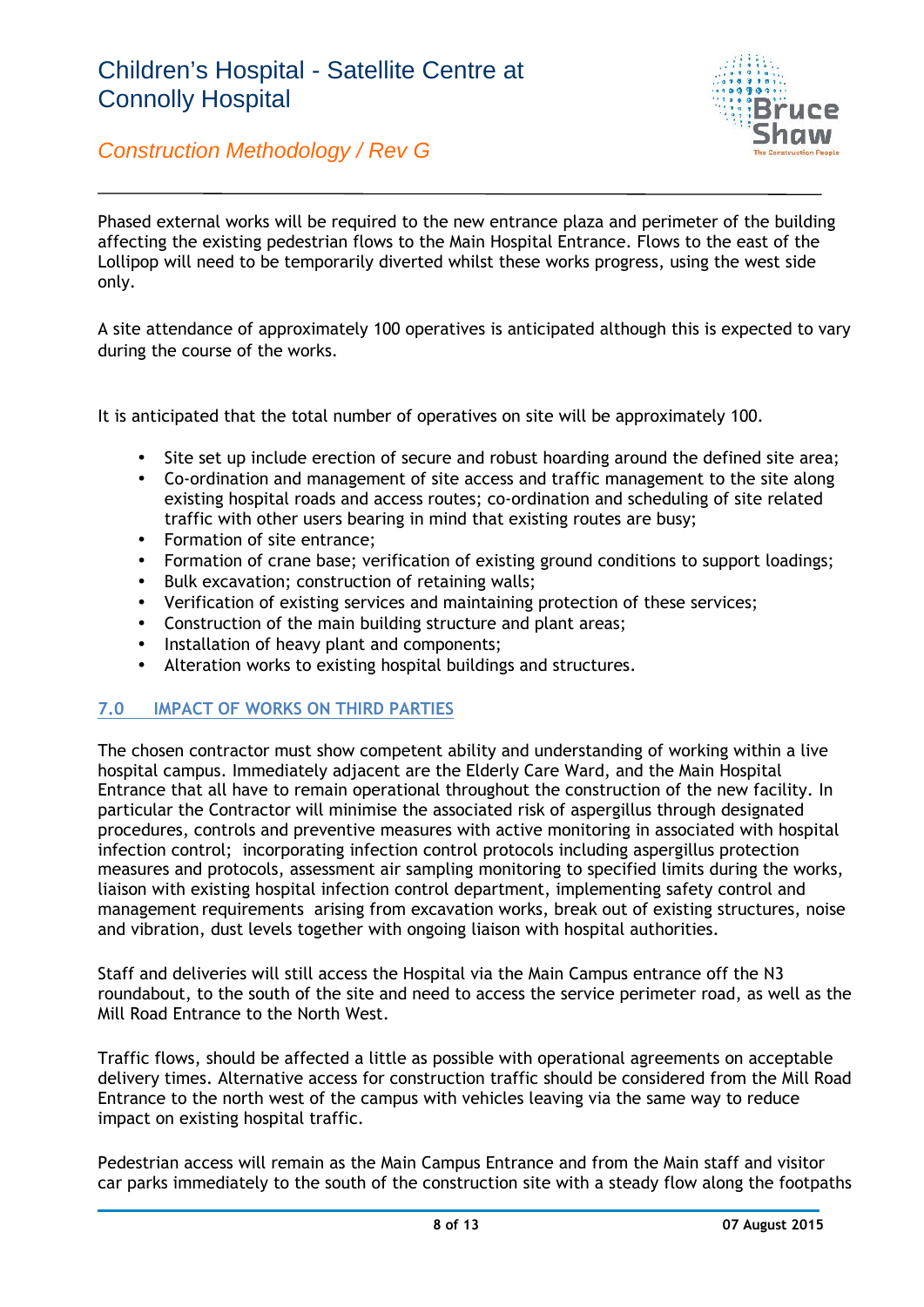

either side of the 'Lollypop' including potential drop off provision from cars etc. A temporary new crossing point should be considered at the boundary of the construction area (see Contractor's Setup Plan) to provide safe access to the other footpath when adjacent to the site works.

Builder's dust and noise should be carefully considered with works progressing immediately adjacent to openable windows of existing departments

### **8.0 KEY SITE INTERFACES**

The following site interfaces i.e. overlap and proximity between construction works and the existing hospital and public access and occupied areas have been identified:

- Site access and traffic management;
- Maintaining pedestrian access and crossing points including temporary measures as required;
- Ongoing measures (throughout construction) to prevent risk of aspergillus and air monitoring by infection control department within the hospital to ensure compliance with stated requirements:
- Operation of cranage; lifting of large heavy prefabricated components in proximity to occupied areas;
- Securement around works areas through the design, construction and maintenance of robust and secure hoarding;
- Deep excavation works along existing access route;
- Adjacency of site working areas to the existing day room facility;
- Site security and protection;
- Diversions and connections to existing services including water main, surface water and foul drainage, existing manholes;
- Maintenance;
- Site compound.

### **9.0 ORGANISATION AND ARRANGEMENTS**

Set out site safety organisation and responsibility to achieve stated objectives including but not limited to the following as noted below – this to be developed further by the appointed contractor:

- Traffic management and logistics co-ordinator;
- Cranage co-ordinator;
- Infection control co-ordinator:
- MEP manager:
- Temporary works co-ordinator;
- Fire safety and emergency co-ordinator.
- Project Liaison with key stakeholders such as Connolly Hospital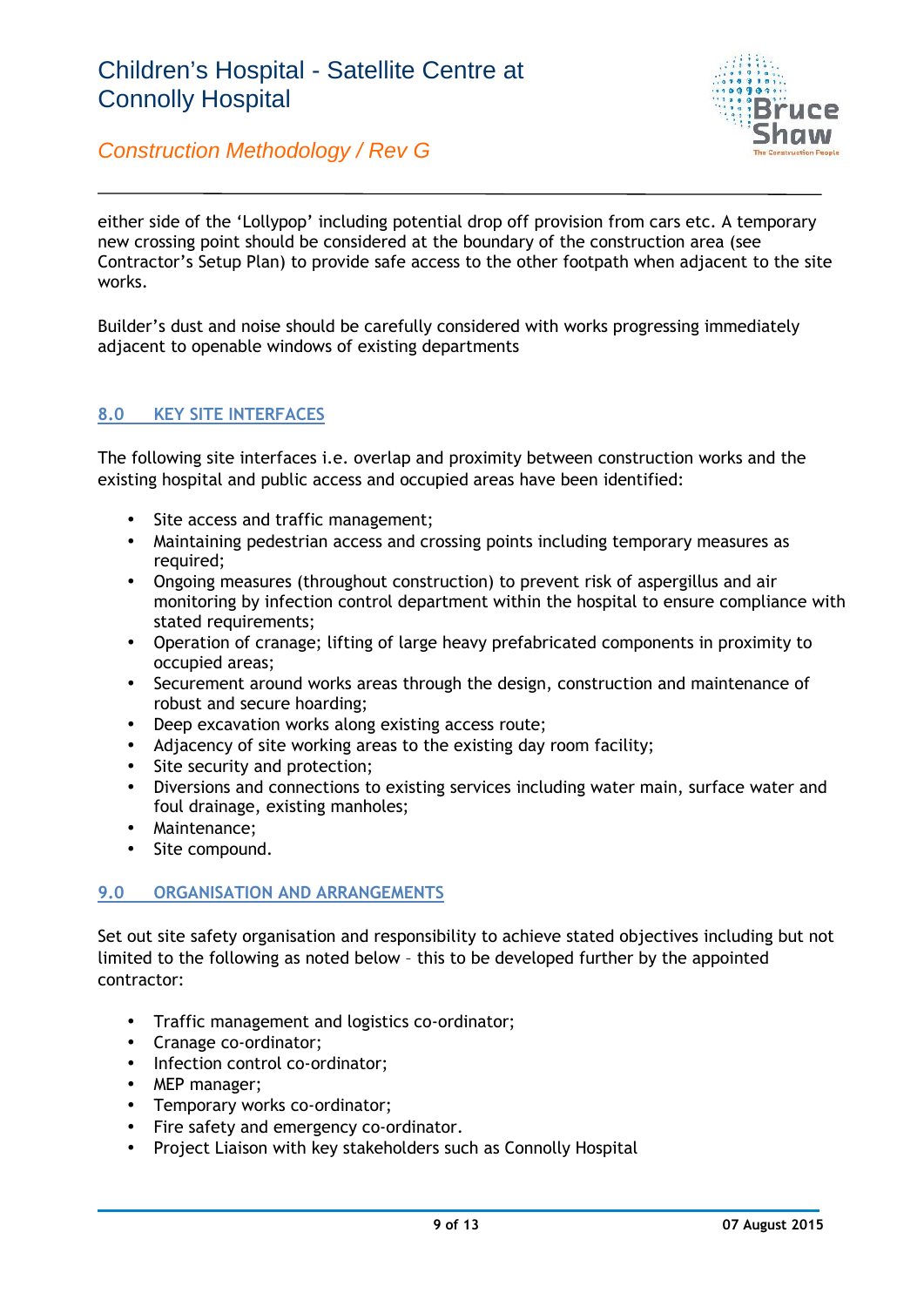

*Construction Methodology / Rev G*

### **10.0 CONTRACTOR PREQUALIFICATION**

The contractor must set out the procedures by which contractors are assessed, selected and appointed from the bid and pre-construction phase of the project works. The procedures should also set out how contractors will be pre-conditioned in regard to the management of health and safety when on site.

The following requirements will be noted and included:

- Supervisor competence;
- Training and experience;
- Logistics and planning;
- Lifting procedures and equipment;
- Safety induction procedures;
- RAMs:
- Safety system of works;
- Control of respective works areas.

### **11.0 HAZARDOUS MATERIALS**

Potentially hazardous materials and substances for use on site should be identified with supporting materials safety data sheets (MSDS) information should be detailed in line with the provisions of the Chemical Agents Regulations, control of substances hazardous to health and codes of practice:

- Identification of health hazards (including operatives but also any others which might be affected including patients staff and members of the public) through their storage, use and / or application;
- State the measures used to prevent harm;
- Making sure that these measures are implemented;
- Providing information instruction and training;
- Providing health surveillance in appropriate cases;
- Planning for emergencies;
- Waste management considerations.

### **12.0 MAIN HEALTH & SAFETY ISSUES**

- Proximity of construction works to an existing and live hospital including link construction
- Site access and related traffic movement within the grounds of Connolly Hospital;
- Maintaining existing ambulance and services, pedestrian and vehicle access, services deliveries within the hospital
- Co-ordination of construction e.g. different levels between the construction of the new hospital and the existing structure, to be outlined on structural drawings
- The immediate adjacency of the existing occupied hospital and maintaining access; maintaining critical services ; tie ins to the existing building structure and services;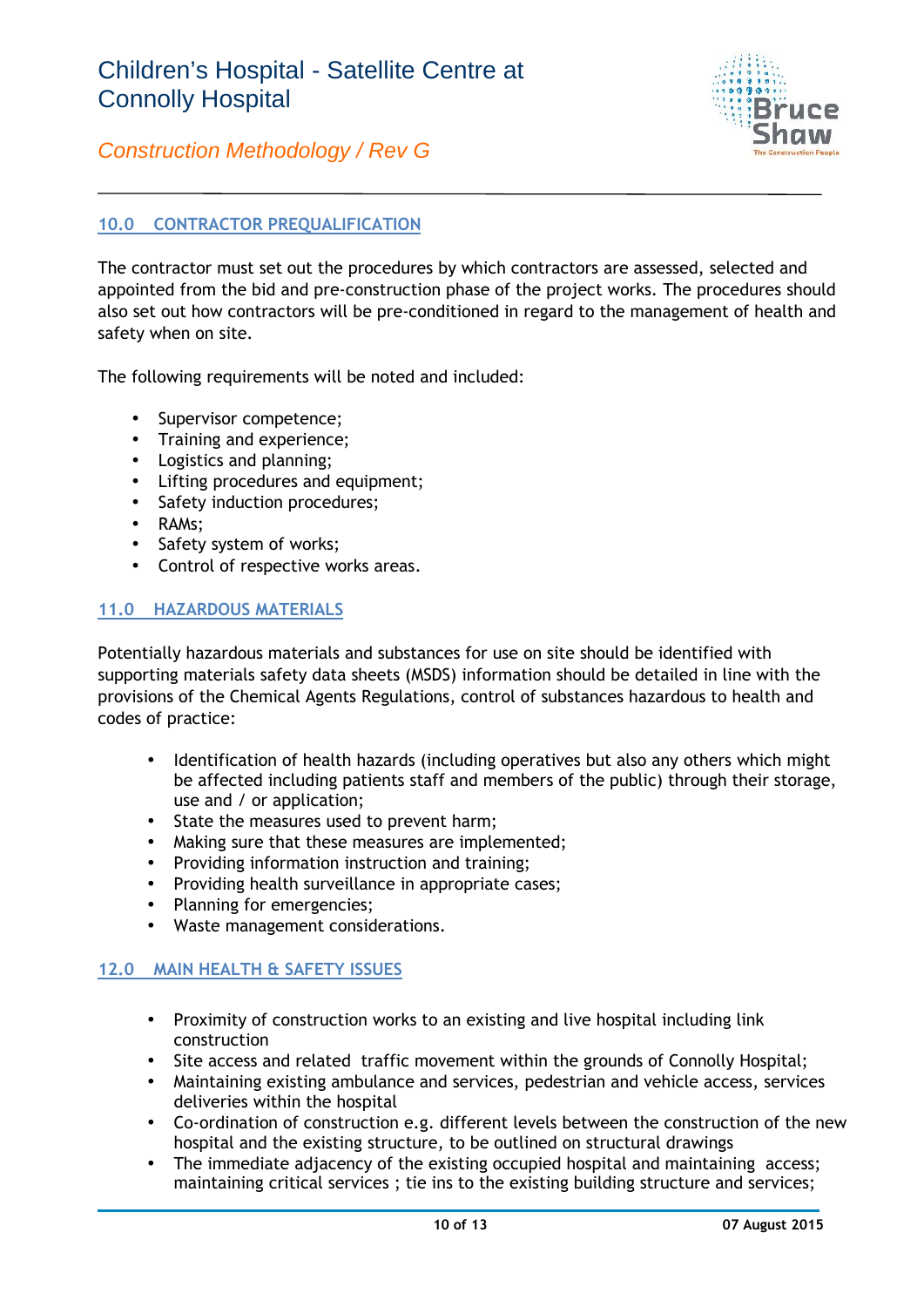

works at height both internally and externally;

- Co-ordination and management of existing fire safety procedures including co ordination of emergency access and evacuation arrangements;
- Works to existing services including medical gases, water, power, and electricity; anticipated diversions works for services; minimising risk of disruption;
- Maintaining access by staff, public to existing hospital ; separation of pedestrian and site related access and movement through the hospital campus;
- Deep excavation and ground works for new foundations, services diversions, trenches for services;
- Identifying and incorporating into the design and supporting communications, infection control protocols, incorporating infection control protocols including Aspergillus protection measures and protocols, patient assessment air sampling etc. during the works, safety control and management requirements arising from excavation works, break out of existing structures, noise and vibration, dust levels together with ongoing liaison with hospital authorities;
- Maintenance of day to day hospital services access to existing plant equipment and services;
- Heavy lifting or large prefabricated components close to public access and occupied hospital;
- Development of phasing and sequencing of works planning;
- Location and confirmation of existing external services.

### **13.0 EMERGENCY RESPONSE PLAN**

The project works involves a major construction project immediately adjacent to an existing and live public hospital facility. A dedicated site emergency plan should be prepared and reviewed in detail with existing hospital authorities in order to ensure effective implementation of procedures – by all parties – in the event of an emergency during construction.

This should address the following criteria:

- Identify potential health & safety emergency situations;
- Potential environmental emergency;
- Outline of necessary resources;
- Emergency plan outlining actions and contact details;
- Emergency evacuation to assembly point:
- Missing person:
- Emergency scene;
- Emergency contact numbers including site staff, contractors e.g. crane hire companies, pollution clean up, local authority, hospital and utility companies.

### **14.0 HEALTH & SAFETY MANAGEMENT**

Provide a detailed safety management plan for the project to address:

 Site access and set up including pedestrian access and movement, segregation from vehicle access;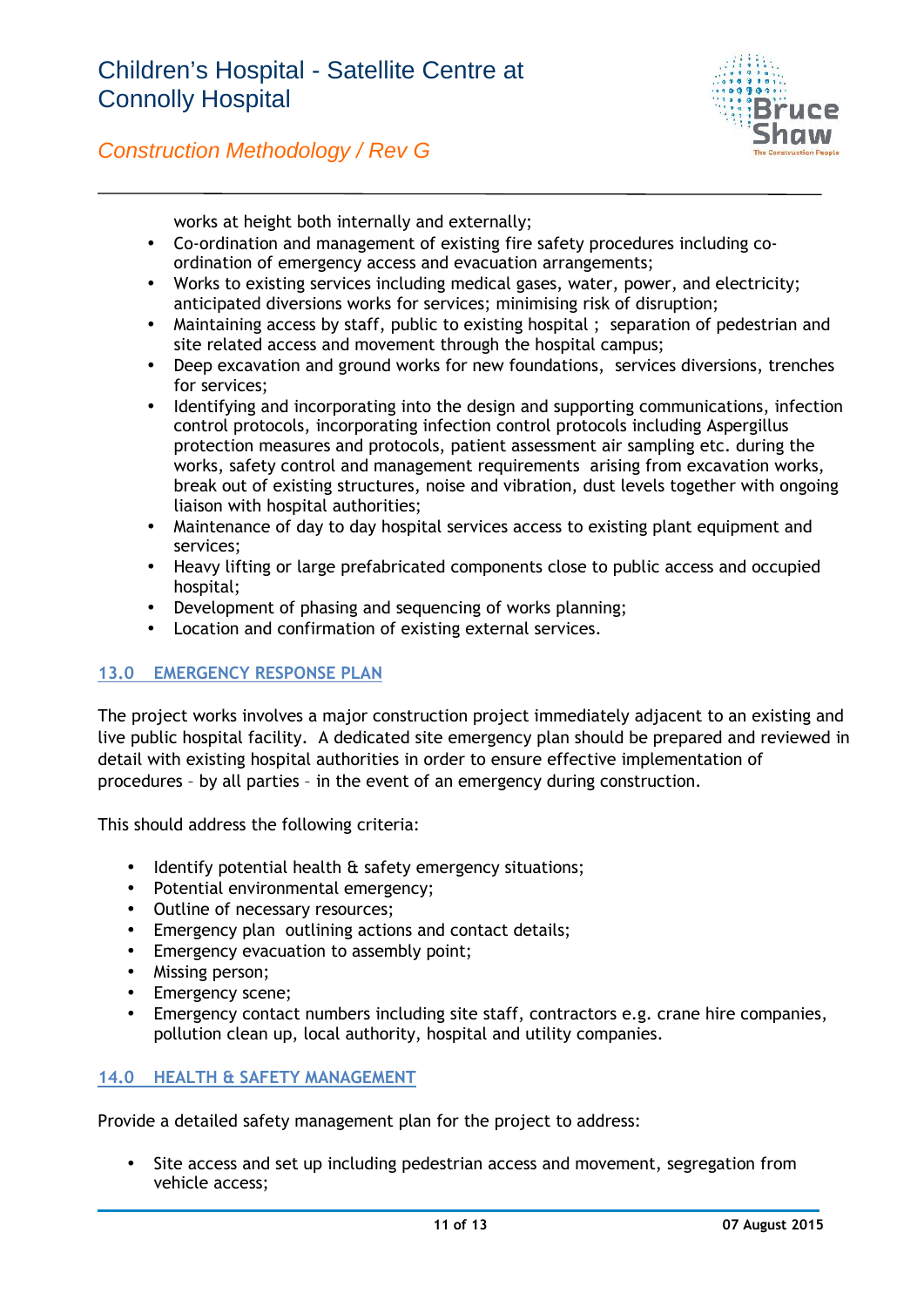

- Development of site logistics plan to address: access control; security; traffic management; deliveries; storage; housekeeping; waste management etc.
- Hazard Identification, risk assessment and Control measures;
- Infection control procedures and management requirements;
- Change management affecting safety, health and environmental impact;
- Reporting of accidents and incidents;
- Occupational first aid and case management;
- Adjacent hospital access and requirements.

### **15.0 ENVIRONMENTAL MANAGEMENT PLAN**

Provide a detailed environmental management plan for the project to address:

- Ecology control plan;
- Noise control plan including anticipated noise levels, duration, works scheduling, restrictions, positioning of equipment; use of noise screens;
- Dust controls (air, emissions and dirt); impact of site related vehicle movement, wheel wash facility – selection, location and management; maintenance inspection and regimes for site operation; covers to site vehicles; cleaning and maintenance of existing roads;
- Discharge Effluent Plan; control of discharges, location of welfare facilities, impact on existing drainage; water treatment;
- Prevention of discharge of any site materials e.g. waste materials, oils, paints, other contaminants or wash out of any materials in to any drain, sewer or water;
- Ground control measures review and incorporation in to site planning site investigation reports and surveys procured for the project works; identification of any contamination during excavation; preventing any cross contamination during the works;
- Vibration control plan to reduce the impact of vibration e.g. heavy works, demolition, plant use to be restricted; preference to electrically powered equipment and plant;
- Spill incident prevention and control plan including drips, stains, spillage or release of any liquid; maintenance of plant and equipment, selection and maintenance protection of storage plant; designated local up facilities; certified self bunded metal units for fuel storage;
- Emergency response plan:
- The requirements of the Construction & Demolition Waste Management Plan (included in Appendix 10.3 of this application).

### **16.0 TIMESCALE AND PROGRAMME**

It is envisaged that construction of the Satellite hospital will commence in the Spring of 2016 and be completed in approximately 18 months. The construction works will be phased as follows:

- Site set up, construction of site compound and services;
- Implementation of aspergillus prevention measures;
- Site clearance and excavation works;
- Commencement of hospital construction;